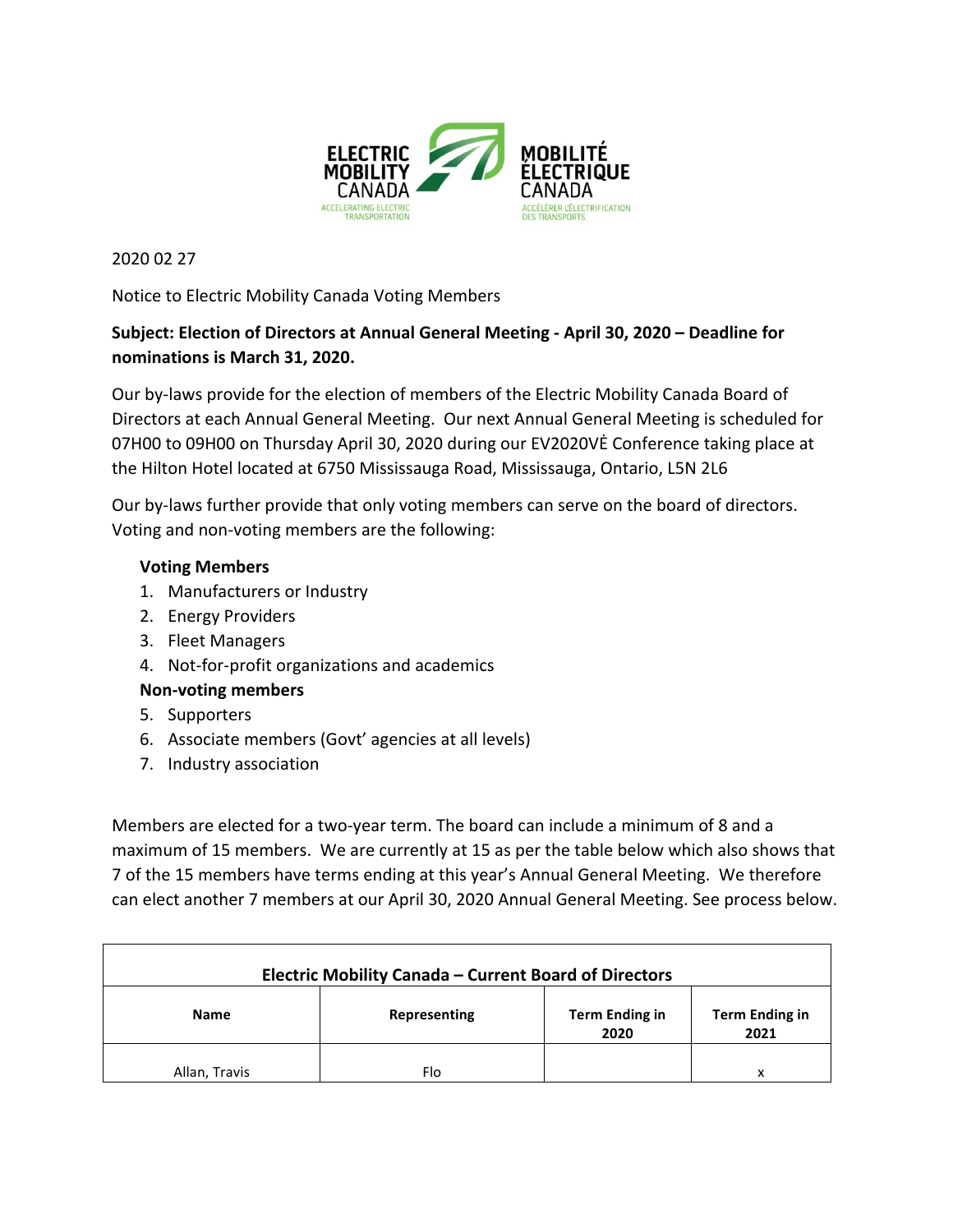| Breton, Daniel     | Association des véhicules<br>électriques - Québec | $X^*$ |   |
|--------------------|---------------------------------------------------|-------|---|
| Carignan, Serge    | Association du transport urbain<br>du Québec      | X     |   |
| Charon, Maxime     | Leading Ahead Energy                              |       | X |
| Cloutier, Renaud   | Hydro-Québec                                      |       | Χ |
| Dowling, Ted       | <b>BYD</b>                                        |       | X |
| Goldberg, Suzanne  | Chargepoint                                       |       | Χ |
| Guatto, Dan        | <b>Burlington Hydro</b>                           | Χ     |   |
| Kargas, Catherine  | Marcon                                            | X     |   |
| Klesmer, Ian       | The Atmospheric Fund                              | X     |   |
| Morter, Nicole     | Enmax                                             |       | X |
| Nikiforov, Gleb    | Autochargers.ca Corporation                       |       | x |
| Pushkarna, Sanjeev | Nova Scotia Power                                 | $X^*$ |   |
| Sathe, Neetika     | Alectra                                           | Χ     |   |
| Turner, Jeff       | <b>Dunsky Consulting</b>                          |       | X |

*\*Daniel Breton and Sanjeev Pushkarna were appointed by the board to fill vacancies and according to the by-laws,*  their term ends at this year's Annual General Meeting.

## **Nomination Process and time lines**

- 1. If you wish to stand for election, submit your name to Interim President Al Cormier at the email address below before end of day Tuesday March 31, 2020.
- 2. If you wish to nominate another voting member, submit the member's name along with the name of two other voting members who support the nomination. The consent of the nominee is required. Deadline for this is also end of day Tuesday March 31, 2020.
- 3. Each nomination must be accompanied by a short resumé of the nominee.
- 4. The nominations and resumés will be sent to all voting members in early April.

Feel free to contact me if you have any questions.

Almm